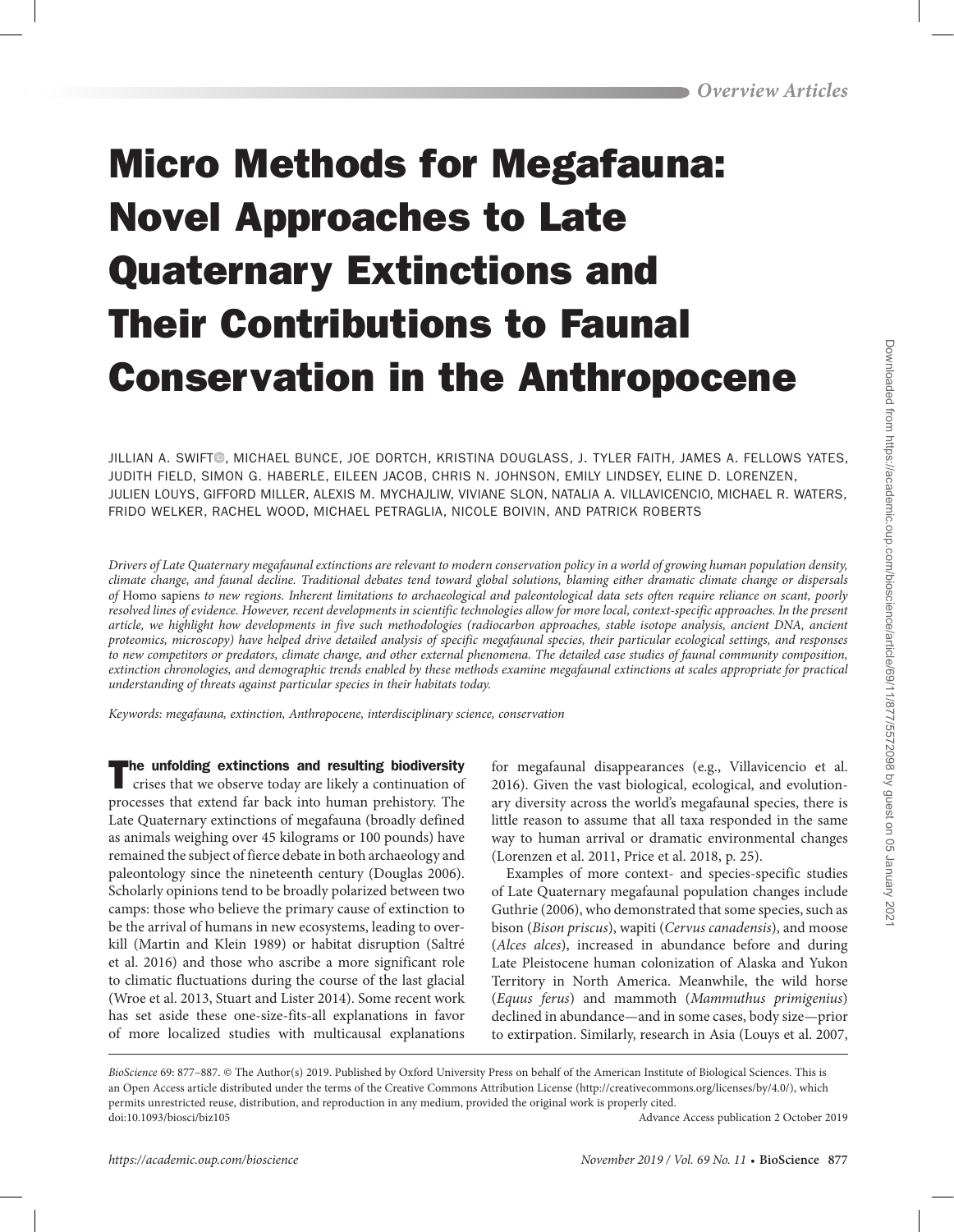Roberts et al. 2014) and Africa (Faith 2014) has indicated that many megafauna survived the arrival or expansion of human populations and climatic variability during the Late Pleistocene. Such studies point to local extirpations and redistributions of species as a product of long-term environmental change, as well as a process that varied greatly between taxa and habitats. Nevertheless, these more nuanced perspectives remain exceptions within the context of over five decades of archaeological and paleontological investigations into megafaunal extinctions.

Although the more favored large-scale synthetic approaches have enormous potential to offer new insight into managing climatic instability and anthropogenic ecosystems, in many cases, the data may be inadequate for such ambitious comparisons. For example, in many regions the available chronometric information is largely outdated or poorly contextualized, with limited fossil data and species-specific ecological information. A recent commentary on these large-scale syntheses suggests that investigations of Late Quaternary megafaunal dynamics would benefit most through increased efforts toward robust fossil dating, detailed paleoecological analyses of specific taxa through time, higher resolution and well-contextualized paleoenvironmental proxy records, and refined studies of behavioral variance among human populations living alongside megafauna (Price et al. 2018). The development of new scientific methodologies makes it increasingly feasible to pursue such fine-grained investigations of megafaunal extinctions.

In this article, we aim to review the role of five such methods (radiocarbon dating, stable isotope analysis, ancient DNA, ancient proteins, and microscopy or high-resolution imaging) in generating high-resolution data sets and facilitating context- and species-specific understandings of extinction chronologies, population dynamics, and paleoenvironments (see figure 1). For each method, we highlight case studies that demonstrate how the application of these methodologies has led to new, detailed understandings of the relationships among humans, megafauna, the climate, and the environment. Moving beyond the dichotomous assumption of humans or climate change as the ultimate culprit, these approaches engender compelling new questions, particularly in the context of species-level population biology and vulnerability, as well as ecosystem feedbacks. We argue that the data sets afforded by new laboratory methods not only enrich the detail with which archaeologists and paleontologists can approach processes of extinction and extirpation, but also allow studies of past megafauna to inform conservation science and environmental sustainability. Moreover, studies of this nature will increasingly enable larger-scale, synthetic efforts to draw broad lessons from human–megafauna interactions across space and time.

#### Radiocarbon methods

Radiocarbon dating can provide a direct measurement for the age of megafaunal specimens with preserved collagen. The advent of accelerator mass spectrometry (AMS) in the

late 1970s has enabled increasingly precise and accurate dates to be derived more quickly and from smaller sample sizes. These advances have helped uncover species-specific extinction trends in different parts of the world. For example, Orlova and colleagues (2004) reviewed the available radiocarbon dates for a variety of megafaunal taxa in Siberia. They demonstrated that although the final extinction of woolly rhinoceros and bison occurred around 11,000–9700 years ago, other taxa, such as woolly mammoth, horse, and muskox survived into the Late Holocene. Rigorous pretreatment protocols, such as ultrafiltration pretreatment, have also improved radiocarbon methods by efficiently removing contaminants from bone collagen. Samples contaminated with young carbon can lead to erroneous extensions of megafauna chronologies. For example, Higham and colleagues (2006) compared the effects of radiocarbon pretreatment methods on megafaunal remains from Kent's Cavern, the oldest site with evidence for *Homo sapiens* in the United Kingdom. They demonstrated that radiocarbon dates produced following the ultrafiltration approach can yield ages up to 7000 years older, as was the case for a woolly rhinoceros recovered from the site (Higham et al. 2006).

Targeting specific amino acids for radiocarbon dating promises to generate even more reliable chronologies for megafaunal extinctions. Radiocarbon dating of hydroxyproline, an amino acid that rarely occurs outside of bone collagen and is resistant to degradation, has been established as a gold standard for chronological accuracy (Devièse et al. 2018). This method has pushed back the local disappearance of western camels (*Camelops hesternus*) from Beringia to circa 50,000 years in the future, providing a new chronology that suggests this species' disappearance is linked to changing climate and habitat restriction rather than the appearance of humans at circa 20,000 years ago (Zazula et al. 2017). However, the limitation of hydroxyproline dating is that it analyzes only a small fraction of datable material, and therefore can be untenable for smaller or more degraded samples. Dating multiple amino acids via the XAD-2 resin technique, which involves passing hydrolyzed collagen samples through a hydrophobic resin, overcomes this issue and is particularly effective at removing exogenous contaminants (Devièse et al. 2018). The application of this method to sites in Australia has called into question Holocene-age radiocarbon dates on megafauna, which had been used to argue for the late survival of certain megafaunal taxa alongside human occupation (Gillespie et al. 2015). Greater confidence in radiocarbon ages toward the chronological limit of this method enables more robust interpretations of the relationship between the last recorded identification of particular taxa to human, ecological, and climatic changes.

Bayesian radiocarbon modeling can also be a powerful tool for refining dating estimates. Bayesian models allow for the incorporation of relative (e.g., stratigraphic insights) and absolute (e.g., AMS radiocarbon dates) chronological information into a single statistical model. Such models can also be used to combine chronological records with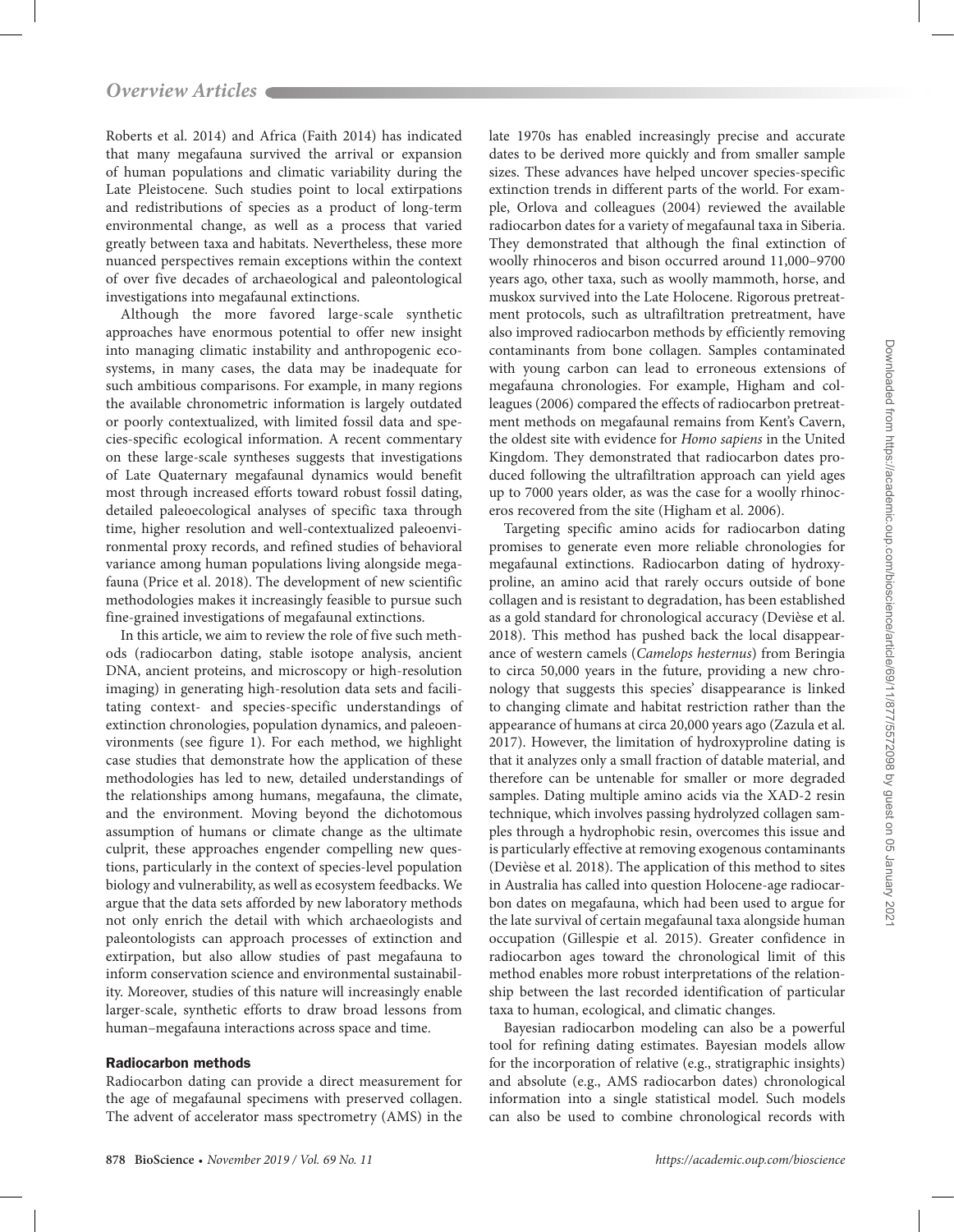## *Overview Articles*



*Figure 1. Advances in laboratory methods enable high-resolution insights into megafaunal extinctions. Applications of such methods (radiocarbon dating, stable isotope analysis, ancient DNA, ancient proteins, and microscopy or highresolution imaging) complement traditional paleontological and zooarchaeological approaches to glean new insights via analysis of a single megafaunal bone, complete faunal assemblages, or the surrounding paleoenvironmental context.*

other data sets, such as paleoclimate records. For example, Cooper and colleagues (2015) combined ancient DNA and detailed paleoclimate data alongside 31 radiocarbon-based time series to model extinction chronologies for a large number of megafaunal species in the Northern Hemisphere. They found a close relationship between rapid warming at the onset of the interstadials and regional extinctions or replacements of major genetic clades within megafaunal species. Such modeling exercises can only improve as additional high-precision radiocarbon data sets with appropriate quality assurance data are generated for study and fully published.

Although AMS radiocarbon dating methods remain the most precise in the context of the last 50,000 years, developments in radiogenic and luminescence dating methods have also improved megafaunal chronologies in contexts without organic preservation or extending beyond the limits of 14C. Moreover, Bayesian approaches can incorporate multiple chronological methods into the same model

for greater confidence in evaluating the presence and disappearance of hominins and megafauna. For example, Douka and colleagues (2019) recently produced a chronometric model that combined radiocarbon, uranium series, and Optically Stimulated Luminescence ages, as well as stratigraphic and genetic data, in order to calculate precise ages for human fossils at Denisova Cave. Using this model they were able to estimate several key events: The range of Denisovan appearance at the site extended from around 195,000 years ago to circa 76,000–52,000 years ago. Meanwhile, Neanderthal appearances dated to 140,000– 80,000 years ago. The arrival of the Upper Paleolithic, with bone tools and pendants, was constrained to 49,000– 43,000 years (Douka et al. 2019). These methods could be extended to sequences where different megafaunal taxa, archaeological remains, and human fossils are present, and offers hitherto unattainable insights into human arrival, occupation, and megafaunal persistence or decline in different parts of the world.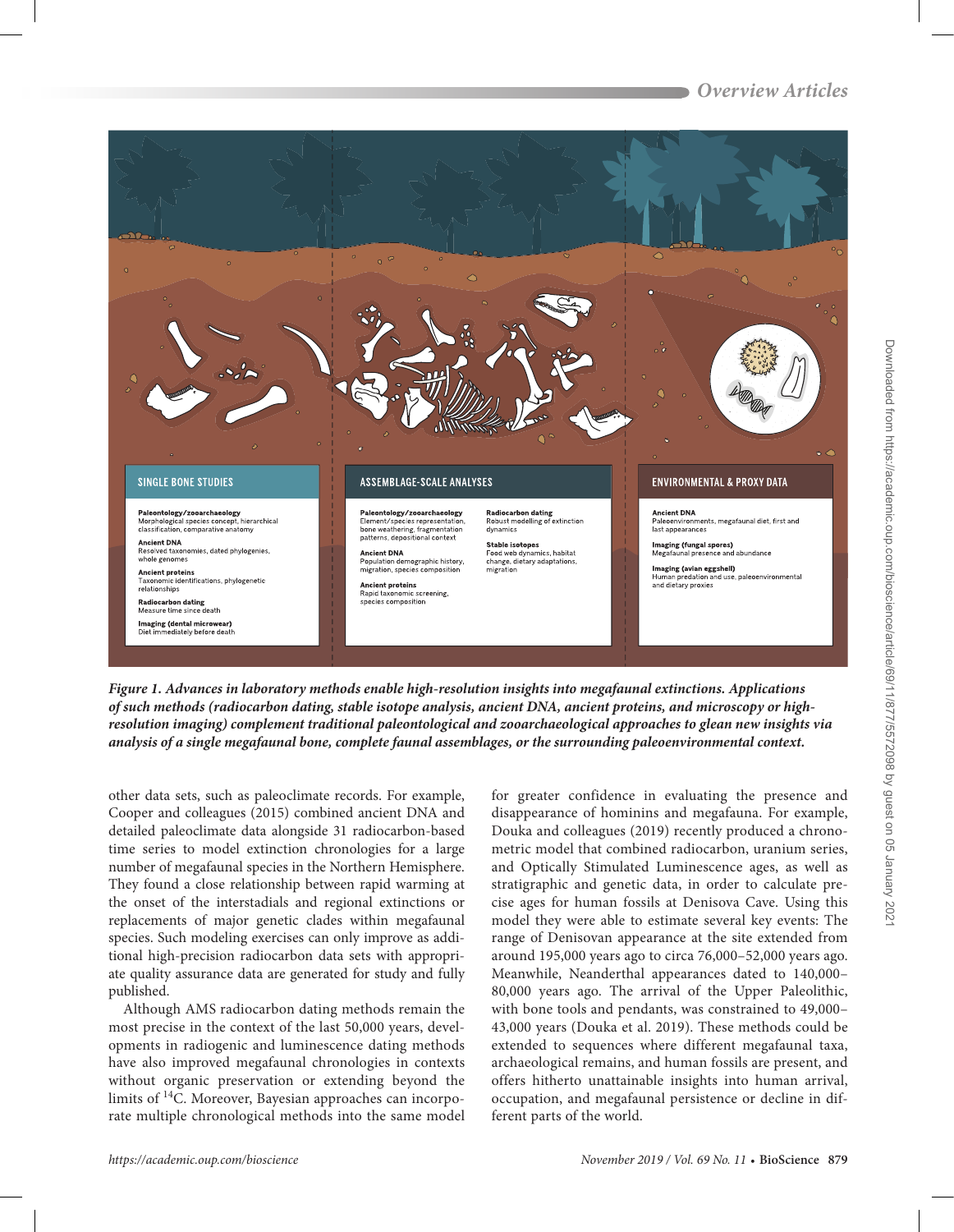#### Isotopes and paleoecology

Stable isotope analysis of animal tissues has long been applied in ecology and archaeology to investigate environmental preferences, ecological niche partitioning, and dietary change. Reviews of the basic principles of stable carbon, nitrogen, oxygen, and strontium isotope analysis and their applications to paleoecology are widely available (e.g., Hobson 1999). However, it is only recently that such approaches have been used to study fine-grained details of megafaunal paleoecology. Stable carbon ( $\delta^{13}$ C), oxygen ( $\delta^{18}$ O), and nitrogen ( $\delta^{15}$ N) isotopes can now be used to derive significant physiological and ecological insights from analysis of even a single taxon. For example, Rawlence and colleagues (2016) used stable carbon and nitrogen from the bone collagen of individual moa species in New Zealand to tease apart differences in dietary and environmental preferences. By comparing this analysis with other dietary indices including coprolites and intestinal contents, they were able to investigate moa dietary preferences for different plant foods and plant parts, as well as environmental-versusdietary influences on bone collagen stable isotope values. A similarly fine-grained data set was obtained by Larmon and colleagues (2019) via intensive sampling of stable carbon and oxygen isotopes from the dentine of a 27,000-year-old *Eremotherium* tooth from Belize. They were able to show how this individual varied its diet in response to seasonal fluctuations within a single year, granting high-resolution evidence for the ability of this species to adapt to climatedriven vegetation changes. The paleoecological resolution obtained by such methods enables new insights into the relationship of megafauna to their environments and how they might have been variously affected by climate change and human hunting activities.

In some cases, stable isotope analysis of megafaunal remains has enabled the reconstruction of Pleistocene food webs and ecological competition dynamics. For example, Fox-Dobbs and colleagues (2008) compiled  $\delta^{13}C$  and  $\delta^{15}N$ data from Late Pleistocene carnivores and prey species in the interior of eastern Beringia. Their results demonstrated dietary niche overlap and partitioning between different prey species. Horse, bison, yak, and mammoth seemingly relied on grasses, sedges, and herbaceous taxa, whereas caribou and woodland muskox focused on tundra lichen, fungi, and mosses. Data from carnivores indicated that all were generalist predators, apparently able to track and adapt to abundances of prey on the Beringian landscape, as well as to competition from other predators. This strategy may have contributed to the long-term persistence of certain species (e.g., wolves) and fluctuations in the populations of others (e.g., large felids and ursids).

This method can also place hominin species within a megafaunal ecosystem context. For example,  $\delta^{13}C$  and  $\delta^{15}N$ analysis of human and Neanderthal remains (Richards and Trinkaus 2009) alongside the remains of associated fauna have been used to argue for greater dietary diversity in humans contrasted by a top trophic level carnivore position

for Neanderthals. However, a later study by Bocherens and colleagues (2014) observed  $\delta^{15}N$  shifts across an entire food web in southwestern France during this Middle to Upper Paleolithic transition. These shifts were large enough to also account for the observed  $\delta^{15}N$  differences between Neanderthals and humans, even without taking potential dietary differences into consideration. Such research highlights the importance of detailed, localized studies in which not only the species of interest but also their broader environmental context were considered. More recently, compound-specific approaches, which isolate and compare results from specific amino acids associated more closely with either local isotopic baselines (e.g., phenylalanine) or specimen trophic position (e.g., glutamic acid), have been used to support a top trophic level carnivore status for Neanderthals in France (Jaouen et al. 2019). Although these compound-specific approaches are still in development, such methods offer potential for more refined understanding of trophic positioning and the degree of pressure humans exerted on megafaunal taxa through hunting.

Stable isotope measurements of animal tissues can also be used to study climatic and environmental change experienced by different megafaunal species through time. For example, Graham and colleagues (2016) compared  $\delta^{15}N$ values from mammoth bone collagen from different temporal contexts on St. Paul Island, Alaska, alongside paleoenvironmental information from nearby lake sediment cores. They interpreted increasing  $\delta^{15}N$  in mammoth collagen, combined with increasing  $\delta^{18}O$  from lacustrine proxies, as markers for a period of declining precipitation that affected the plants consumed by mammoths in the build-up to their extirpation. Stable carbon and oxygen isotope ratios derived from inorganic tissues, such as tooth enamel, eggshell, and bone apatite carbonate, can also track paleoenvironmental change experienced by megafaunal individuals, usually across much longer time spans than  $\delta^{13}C$  and  $\delta^{15}N$  from organic tissues. In Australia,  $\delta^{13}C$  and  $\delta^{18}O$  analysis of a remarkable eggshell assemblage from extinct and extant giant birds, spanning 100,000 years and five regions across the continent, provides a long-term proxy for vegetation and climate change.  $\delta^{18}O$  values point to a period of relative climatic stability around the time of human arrival, and  $\delta^{13}C$ values suggest the permanent disappearance of  $C_4$  grasses on which some of these species apparently relied (Miller et al. 2016). Long-term paleoecological records such as these reveal environmental and ecological pressures on specific taxa, in contrast to off-site records that may have little relevance to the particular ecosystems under study.

Stable carbon, oxygen, and strontium  $(^{87}S/^{86}S)$  isotope ratios measured on sequentially growing megafaunal tissues can also track mobility and ranging, as well as the potential for climatic and anthropogenic factors to influence these behaviors. A study of wild horse and deer tooth enamel from Late Pleistocene Italy demonstrated that deer ranged more widely than wild horse (Pellegrini et al. 2008). However, both taxa remained within a relatively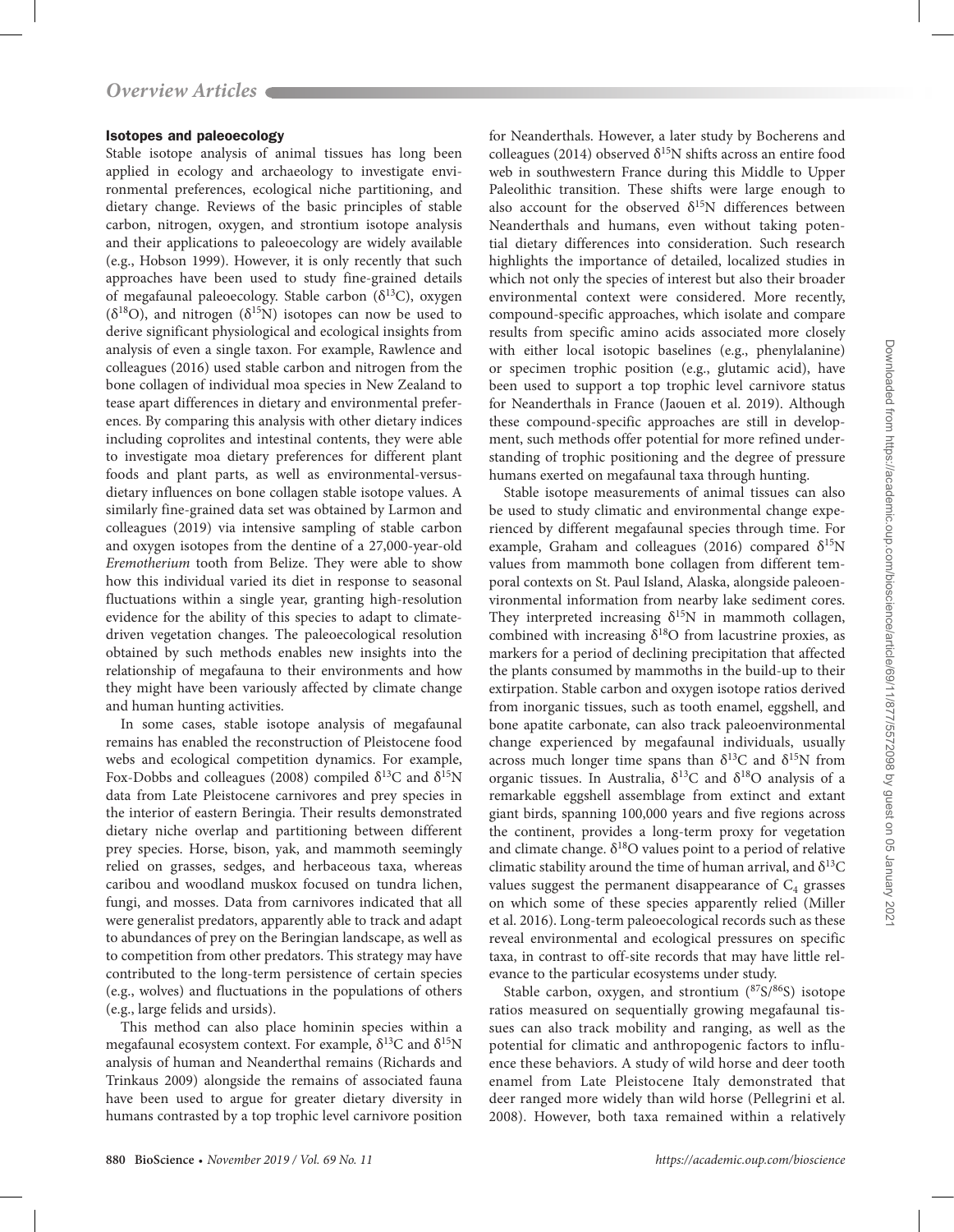circumscribed area all year, which also provided human hunters with a stable (though vulnerable) resource. In Florida, comparison of mammoth tooth enamel  $87S/86S$ suggested restricted megafaunal ranging (Hoppe 2004), contrary to previous theories that drew on modern elephant migrations to infer wide ranging in mammoths. Instead, mammoths may have been restricted to climatic refugia, which may have made them vulnerable to environmental change or human pressures. In eastern Australia, Price and colleagues (2017) analyzed a series of samples from a single, slow-growing incisor of *Diprotodon optatum*  (the largest known marsupial) to infer seasonal migrations between regions with different isotopic signatures. Such megafaunal studies could, in turn, be linked to strontium isotope-based evidence for hunting ranges of past human (or other hominin) populations (e.g., Richards et al. 2008), and their potential impact and encounter rate with particular species on a landscape level.

#### Ancient DNA

Ancient DNA (aDNA) has become a powerful tool for studying the human past, particularly with regard to population movements and interactions in prehistory. aDNA applications to animals have often been focused on processes of domestication and human-facilitated movements of different taxa from the Neolithic onward (e.g., Irving-Pease et al. 2019). However, a growing body of aDNA research on megafaunal taxa is furnishing new detail in the context of megafaunal species identifications and biodiversity. Although morphological interpretations of the fossil record suggested that only a single mammoth species roamed northeast Siberia during the Late Quaternary, aDNA from 25 dated mammoth samples from this region suggested the presence of two contemporaneous mammoth species (Gilbert et al. 2008). Similarly, mitochondrial genome analysis of Late Pleistocene mammoths from central Europe highlights the diversity and dynamics between mammoth populations across Eurasia (Fellows Yates et al. 2017). In contrast, morphological analysis of moa specimens from New Zealand has led to the definition of several different species of these flightless, megaherbivorous birds, whereas aDNA analysis has since demonstrated that some so-called distinct species were actually different sexes of the same taxon (Bunce et al. 2003). This taxonomic information provides the essential groundwork for more detailed studies of how megafaunal populations fluctuated through time and responded to various external pressures.

Developments in aDNA sequencing have now enabled the mapping of entire nuclear genomes of megafaunal fossils. The level of detail afforded by even a single genome can provide direct insights into the demographic history of generations past. Such information is often lacking in an area of study reliant on incomplete fossil records and chronologies. For example, by comparing the genome of one of the last surviving mammoths on Wrangel Island to an older mainland individual, Palkopoulou and colleagues (2015) were able to demonstrate that the Late Holocene Wrangel mammoth population was in steep decline and experienced high levels of inbreeding prior to extinction. A full nuclear genome from a Wrangel Island mammoth dating to around 4000 years ago also highlighted the accumulation of many mutations that potentially caused behavioral or developmental defects, which would have made these populations more vulnerable to extinction even in isolation. These inferred phenotypic properties included reduced male fertility, diabetes, and loss of the ability to detect floral scents (Fry et al. 2018). Genetically reconstructed population dynamics and functional traits can also be compared to climatic variation and human arrival. A collapse in Beringian steppe bison populations appears to be temporally correlated with climatic events that predate human arrival by millennia (Shapiro et al. 2004). Similarly, aDNA applications to cave bear and brown bear remains highlight the former's susceptibility to human predation due to restricted hibernation locations, as is evidenced by mitochondrial genetic lineages (Fortes et al. 2016).

Emergent molecular technologies are now enabling increasingly detailed studies of previously untapped paleontological resources. Bulk-bone metabarcoding (BBM) is a recently developed technique that allows for rapid aDNA analysis of entire fossil assemblages. The method takes hundreds of nondiagnostic bone fragments and grinds them together to make a synthetic bone mixture. Metabarcoding is then applied to elucidate the species composition of this mixture (Murray et al. 2013). BBM approaches are particularly well suited to assemblages of fragmented and morphologically unidentifiable zooarchaeological remains. Analysis of these materials can provide a broad picture of biodiversity prior to, during, and after climatic events or human arrival. For example, application of bulk bone metabarcoding in New Zealand identified 13 species of now-extinct endemic avifauna in archaeological and paleontological deposits, further characterizing faunal biodiversity in New Zealand before and after human arrival (Seersholm et al. 2018). This method could also be applied to search for appearances of megafauna in archaeological hearth or midden features, which would provide direct evidence for human hunting.

Molecular traces of megafaunal species can also preserve in sediments in the form of DNA from urine or feces. Analysis of these sediments can be used to recover DNA of megafaunal species and fine-tune extinction chronologies and biodiversity estimates. For example, aDNA of mammoth and horse from Alaskan sediments moved the North American extinction dates of both species forward several thousand years (Haile et al. 2009). More recently, targeted capture of mammalian mtDNA fragments from sediments demonstrated the presence of numerous extinct taxa in Late Pleistocene layers of archaeological cave sites in Eurasia (Slon et al. 2017). In another study, woolly mammoth DNA retrieved from sediment cores indicated an extinction date on St. Paul Island, Alaska that aligns closely with estimated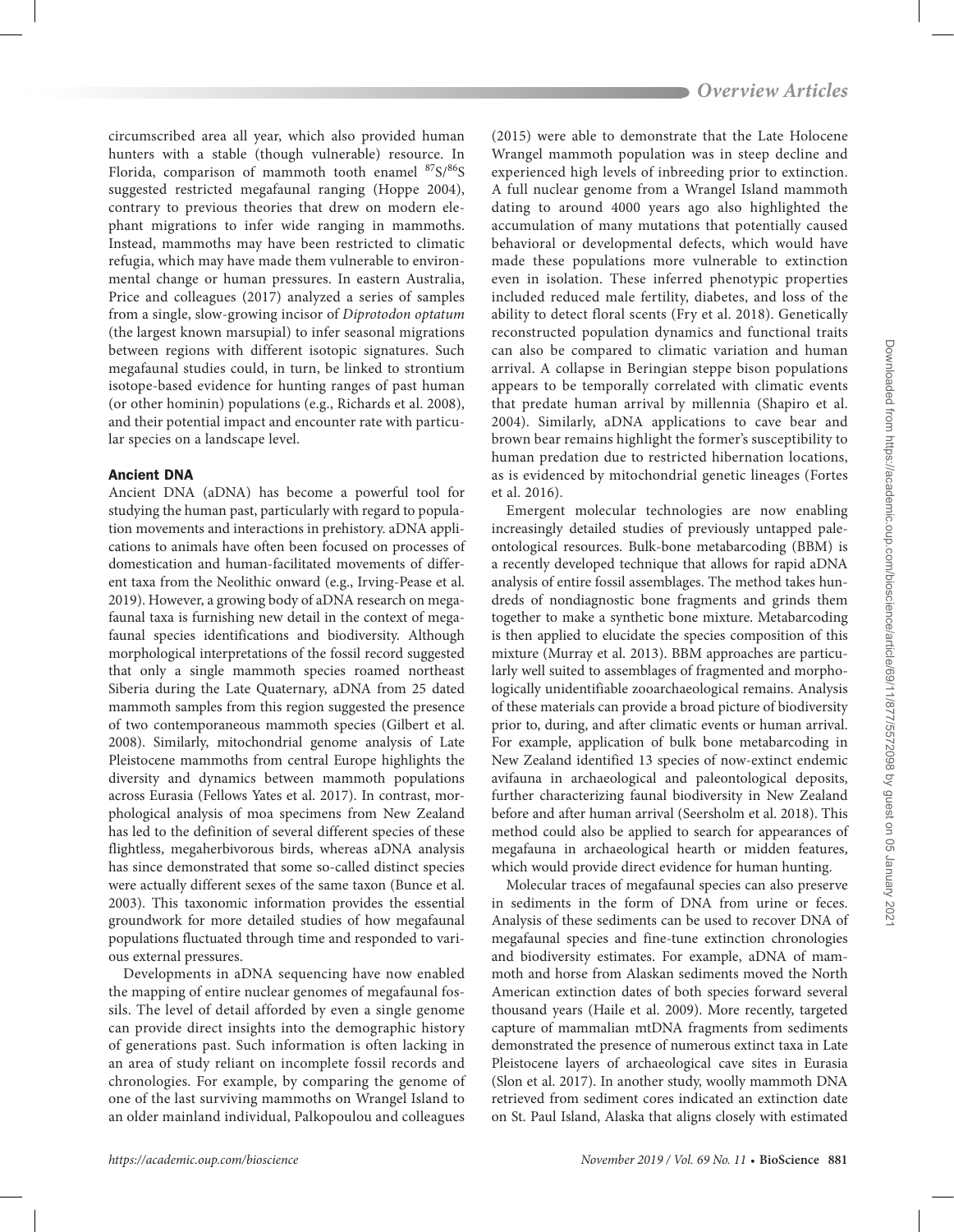dates from *Preussia* (formerly *Sporormiella*; Kruys and Wedin 2009) records (see below) and radiocarbon dates on fossils (Graham et al. 2016). Sedimentary aDNA also provides a window into the environmental context surrounding megafaunal extinctions. Analysis of the permafrost regions of the northern hemisphere documents profound vegetation shifts coincident with the last glacial–interglacial transition (Willerslev et al. 2014).

### Ancient proteins

Few ancient protein studies have as yet directly addressed questions concerning megafaunal extinction. However, recent publications show the potential roles for paleoproteomics in future megafaunal studies, especially given the longer-term preservation of protein molecules relative to DNA. Collagen peptide mass fingerprinting, also known as zooarchaeology by mass spectrometry (ZooMS), is a quick and efficient tool to taxonomically identify tissues rich in collagen type I (e.g., bone, dentine, skin, and antler) through the use of MALDI-TOF mass spectrometry (Buckley et al. 2009). Much like bulk bone aDNA metabarcoding, ZooMS enables large-scale screening of morphologically unidentifiable bones from Quaternary sites, in order to search for specific megafaunal taxa. However, unlike BBM, ZooMS is minimally destructive, and therefore additional analyses (e.g., radiocarbon dating, isotope analysis, and aDNA) can be conducted on a ZooMS-analyzed sample (see table 1 for a comparison of methods; e.g., Fellows Yates et al. 2017). The application of this rapid, cost-effective technique promises to drastically increase the quantity and diversity of megafaunal taxa identified in Late Quaternary sites across the world, improving confidence in analyses of change in regional faunas.

ZooMS assemblage screening studies can also provide insights into faunal community structure and biodiversity. For example, ZooMS analysis of a fragmented component of the Châtelperronian bone assemblage at Les Cottés, France identified almost double the number of species than those recorded via morphological analysis of better-preserved bones, despite the smaller size of the ZooMS assemblage. These additional identifications significantly increased the taxonomic richness of the overall assemblage, providing a more thorough interpretation of faunal community structure at Les Cottés (Welker et al. 2015a).

In addition, ZooMS can be used to identify ancient human remains, which could refine chronologies for the dispersal of *Homo sapiens* and inform on degrees of chronological overlap with extinct megafauna. ZooMS has so far been extremely effective in refining the geographic extent and chronology of Neanderthals up to their final extinction in Europe, as well as their potential overlap with modern humans. For example, Brown and colleagues (2016) applied collagen peptide-mass fingerprinting to an assemblage of over 2000 bones from Denisova Cave, Russia as a rapidscreening method for the discovery of hominin remains. Through this method, they discovered the Denisova 11

bone, which genome sequencing later determined belonged to a first-generation offspring of a Denisovan father and Neanderthal mother (Slon et al. 2018).

Protein sequencing can also clarify taxonomic identifications and phylogenetic relationships in the absence of aDNA preservation. For example, Welker and colleagues (2015b) sequenced the type I collagen α1- and α2-chains of the Late Quaternary South American native ungulate taxa *Toxodon* (Notoungulata) and *Macrauchenia* (Litopterna). By comparing these results with available collagen (I) gene transcripts from mammalian genomes as well as mass spectrometryderived sequence data, they generated a phylogenetic tree that placed these taxa in a monophyletic group most closely related to Perissodactyla (Welker et al. 2015b). More detailed protein sequencing using liquid chromatography-tandem mass spectrometry (LC-MS/MS) has also enabled the phylogenetic placement of Late Pleistocene woolly rhinoceros, as well as elucidated relationships between extinct and extant taxa (Welker et al. 2016). The extinct taxon (*Stephanorhinus*) was was shown to be most closely related to the genera *Coelodonta* and *Dicerorhinus*. Meanwhile, the Sumatran rhino was grouped together with the genus *Rhinoceros*, rather than in the same clade as black and white rhinoceros species. Given the possibility of extracting phylogenetically informative protein sequences preserved within tooth enamel (Cappellini et al. 2018), paleoproteomic applications to the study of megafaunal taxonomy, biodiversity, and extinction is likely to significantly increase in the future.

### Microscopy and high-resolution imaging

Microscopy and other high-resolution imaging techniques can build on more traditional morphological analyses and provide both direct and proxy evidence for human– megafauna interactions in the past. A particular point of contention in many regions is the degree to which humans and megafauna populations interacted. Putative butchery marks have frequently been questioned because of a lack of detailed taphonomic research or robust indicators, and variable interpretations by different analysts (Blumenschine et al. 1996). However, in-depth taphonomic studies of faunal assemblages have increasingly made use of advances in microscopy and high-resolution imaging to assess anthropogenic and nonanthropogenic surface modification. For example, Karr (2015) reviewed the taphonomic evidence for human–megafauna interaction at the Late Pleistocene sites of Owl Cave in Idaho and Inglewood in Maryland. By combining high-resolution imaging, experimental research, and in-depth consideration of human and environmental influences on bone taphonomy, Karr deduced that a variety of nonhuman factors likely contributed to the taphonomic patterns present at both sites, and concluded that it was not possible to definitively correlate the available taphonomic evidence with direct human–megafaunal interaction (Karr 2015).

Advances in confocal microscopy give significant insights into megafaunal diet and ecology. In particular, dental microwear texture analysis (DMTA) uses white-light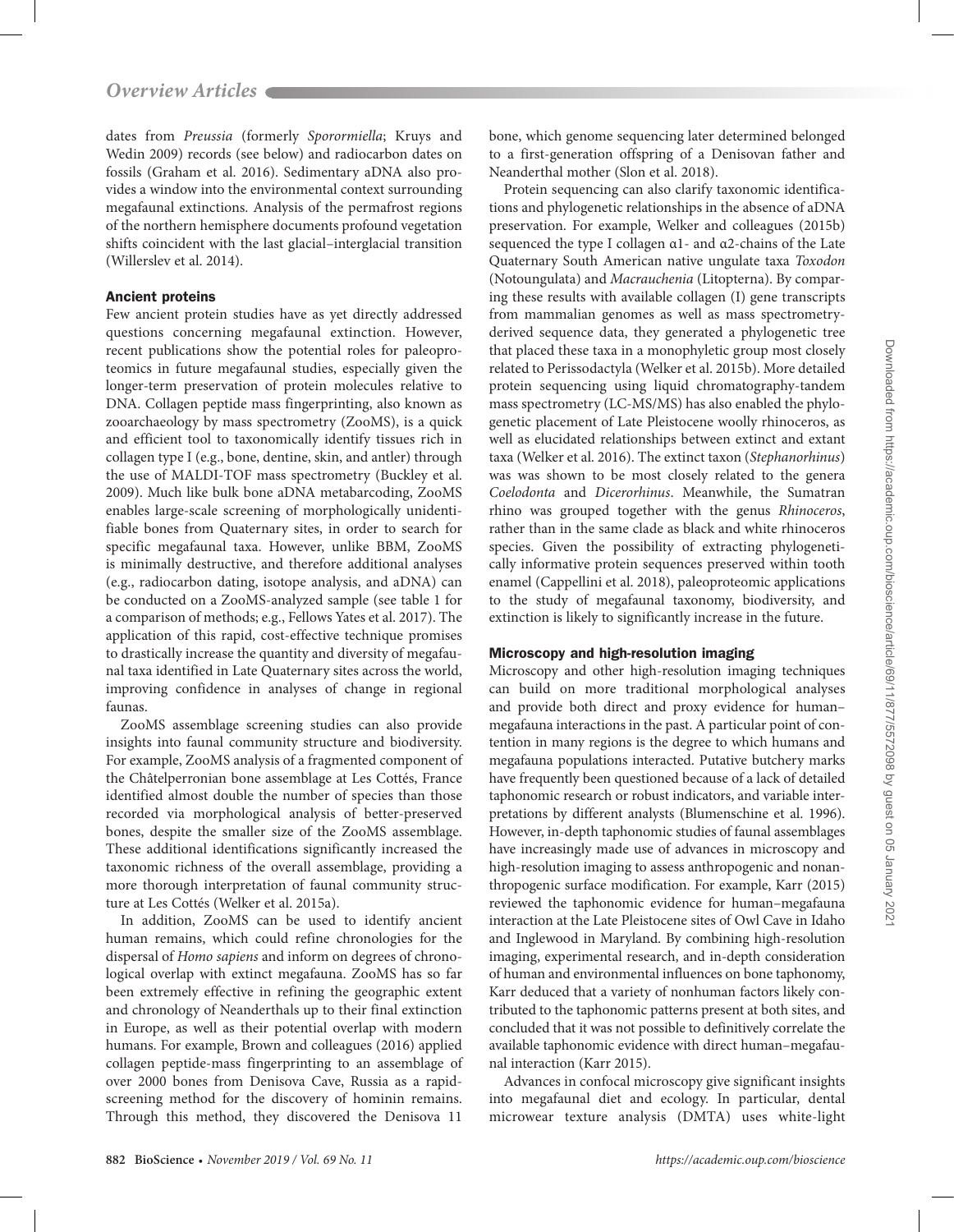| $m$ orphologically iachtipaolo zoodrehacological remains. |                                                                                                                                                                                                                                   |                                                                                                                                |                                                                                                                                                                                                                          |
|-----------------------------------------------------------|-----------------------------------------------------------------------------------------------------------------------------------------------------------------------------------------------------------------------------------|--------------------------------------------------------------------------------------------------------------------------------|--------------------------------------------------------------------------------------------------------------------------------------------------------------------------------------------------------------------------|
|                                                           | <b>Bulk Bone aDNA Metabarcoding</b><br>(BBM)                                                                                                                                                                                      | <b>Collagen Peptide Mass</b><br><b>Fingerprinting (ZooMS)</b>                                                                  | <b>Sedimentary aDNA</b>                                                                                                                                                                                                  |
| Sample substrate                                          | Entire fossil bone assemblages,<br>including fragmentary and nondiagnostic<br>elements                                                                                                                                            | Single fragmentary, undiagnostic<br>bone element                                                                               | Sediment                                                                                                                                                                                                                 |
| Cost (per sample)                                         | \$40–\$80 (excluding sequencing costs)                                                                                                                                                                                            | Under \$10                                                                                                                     | \$40 (excluding sequencing costs)                                                                                                                                                                                        |
| Processing time                                           | 2-4 weeks                                                                                                                                                                                                                         | 2 days                                                                                                                         | 4 weeks                                                                                                                                                                                                                  |
| Primary research<br>product                               | In-depth insights into faunal<br>assemblages                                                                                                                                                                                      | Taxonomic classification for<br>individual specimens                                                                           | Identifications of various floral and faunal<br>taxa present in a sample                                                                                                                                                 |
| Additional by-products                                    | Rapid assessment of DNA preservation<br>through time; the ability to identify<br>genetic haplotypes                                                                                                                               | Protein damage assessment for<br>individual specimens                                                                          | DNA damage assessment per taxon;<br>taxonomic composition of microbial DNA                                                                                                                                               |
| Considerations                                            | Well suited to all vertebrates but<br>especially valuable in identifying fish,<br>reptiles and amphibians that are not<br>easily identified using morphology; best<br>suited when assemblages are compared<br>through a sequence. | Currently largely restricted to<br>mammals; limited phylogenetic<br>depth; dependent on available<br>peptide marker databases. | Authentication of the DNA fragments<br>critical for interpretation; accuracy of<br>taxonomic classification dependent<br>on available comparative databases;<br>movement of DNA across layers needs to<br>be considered. |
| Replication                                               | Can do replicate bone samples to check<br>for species saturation. If entire bone<br>fragment is used additional studies on<br>same specimen are not possible.                                                                     | Can conduct multiple and<br>subsequently alternative analyses<br>on specimens of high taxonomic<br>interest.                   | Can conduct multiple and subsequently<br>alternative analyses on samples of<br>interest.                                                                                                                                 |
| Ideal contexts                                            | Ideally suited to cold or temperate<br>localities but has been applied to warm<br>tropical environs. Tropical environments<br>require short metabarcoding assays.                                                                 | Proteins are accessible from<br>permafrost to tropical localities.                                                             | aDNA preserves better in cool, stable<br>environments. Best suited to well-<br>stratified deposits.                                                                                                                      |

*Table 1. Comparison of three biomolecular methods (bulk bone aDNA metabarcoding, sedimentary aDNA analysis, and collagen peptide-mass fingerprinting) for deriving community-scale taxonomic information without analyzing morphologically identifiable zooarchaeological remains.*

confocal profilometry and scale-sensitive fractal analysis to quantify dental microwear, characterizing overall surface textures in 3-D and distinguishing consumption of hard, soft, and tough objects. Combined with stable isotope analysis, this approach has identified the dietary niche of the giant macropod *Procoptodon*, providing important context for its eventual extinction (de Santis et al. 2017).

Innovative use of microscopy techniques can also improve our understanding of human–bird interactions, an understudied component of past human–animal dynamics, particularly in the case of avian megafauna. For example, scanning electron microscopy (SEM) has successfully been applied to the study of archaeological eggshell to evaluate whether ancient communities in the American Southwest were practicing intentional husbandry of turkey populations versus hunting wild birds (Beacham and Durand 2007). This study relied on eggshell microstructural features that correspond to the ontogenetic age of the chick when the egg was broken (Chien et al. 2009). The application of SEM revealed whether eggshell in archaeological deposits derived from fully developed eggs that hatched naturally, a signal that people were raising turkeys, or from eggs that were prematurely broken, which indicated hunting of wild birds. Others have begun to outline approaches to ootaxonomy on the basis of variation in eggshell microstructural features. Although attempts at identifying bird species from fragmentary eggshell remains a challenge (Buss and Keiss 2009), further efforts to describe interspecific differences in eggshell

morphology will improve our ability to use this technique. These approaches to eggshell microstructural analysis are relevant to studies of extinct giant flightless birds, including New Zealand's moa (Dinornithiformes) and Madagascar's elephant birds (Aepyornithidae). As ground-dwelling birds, these megafauna may have been particularly vulnerable to human activities, including hunting of adult individuals and predation on eggs (Miller et al. 2016). Moreover, improved ootaxonomic identification may reveal unique extinction trajectories of individual species within now-extinct avian families. Several imaging modalities, including SEM, computed tomography, and optical profilometry, can be used to study eggshell microstructural features and further elucidate the processes that led to extinctions of many of the world's giant avifauna.

Modern distribution studies of fungi associated with coprolites (e.g., *Preussia*, *Sordaria*, and *Podospora*) have demonstrated that coprophilous fungal spores, usually derived from sediment cores and coincident with pollen sequences, can be used to evaluate herbivore presence and abundance (Gill et al. 2012). *Preussia* spores, as a proxy for megafaunal biomass, have been used to infer changes in overall populations for numerous now-extinct megafaunal species in island and continental regions across the globe. For example, Gill and colleagues (2012) employ a multiproxy analysis of dung fungus spores that incorporates paleoecological and radiocarbon records to contextualize megaherbivore extinction processes around Silver Lake, Ohio. These various lines of evidence,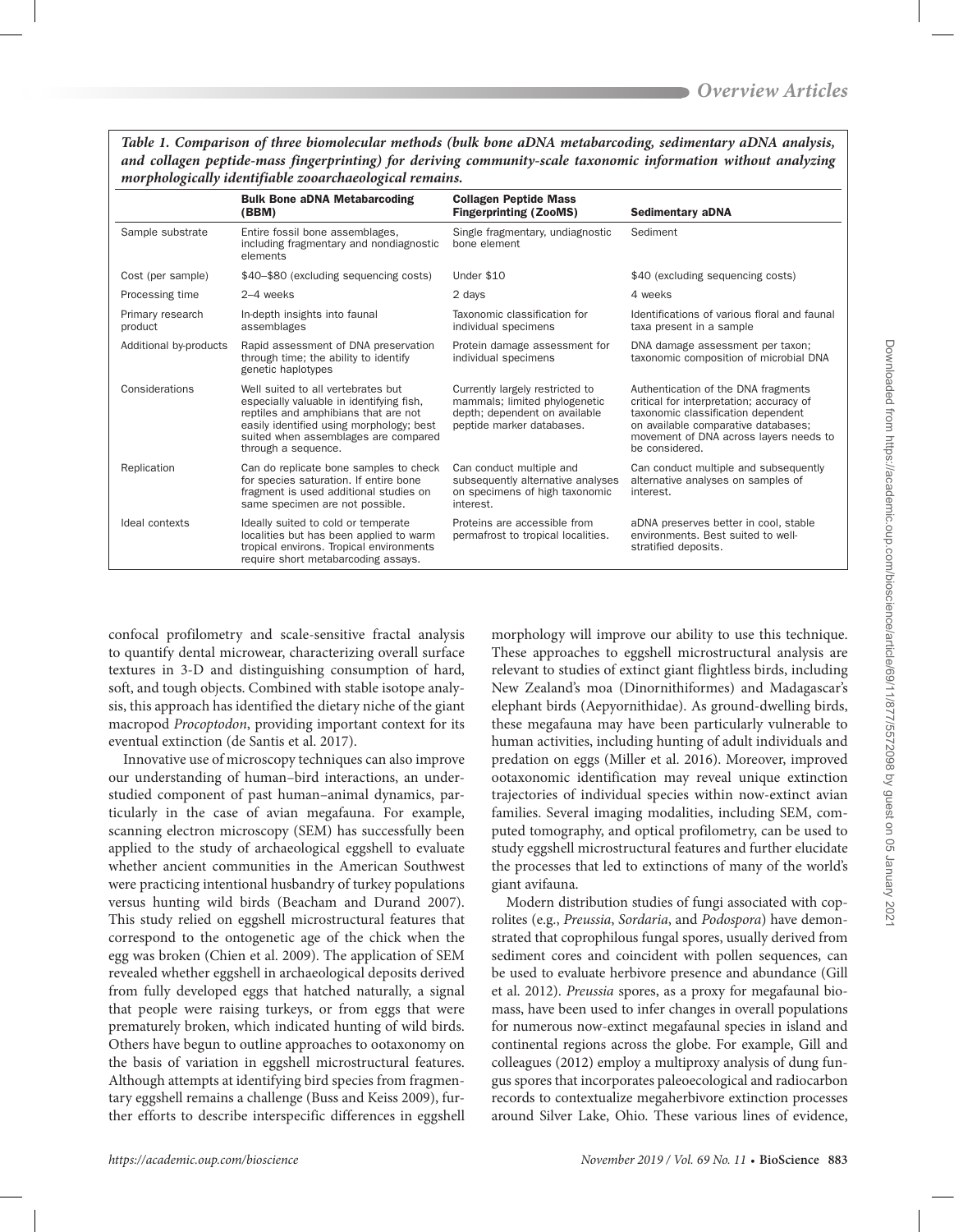which include AMS radiocarbon dates, calcium and strontium concentrations derived from X-ray fluorescence spectroscopy (XRF), pollen, charcoal, and sedimentary records, provide fine-grained insights into the interactions between megafauna, climate, and vegetation (Gill et al. 2012). A study of *Preussia* abundance in New Zealand demonstrated that this technique, which had previously been applied to mammalian megafauna in continental regions, was similarly effective for investigating past abundances of avian megafauna within island contexts (Wood et al. 2011). This technique has proven controversial, however, with species identifications and accumulation rates under varying hydrological conditions all subject to debate (Dodson and Field 2018, Johnson et al. 2015). Nevertheless, the introduction of fecal biomarker analysis, when combined with other paleoenvironmental indicators such as pollen and sedimentary DNA, may in future support inferences about megafaunal population abundance from sedimentary records.

#### Linking past and present through new levels of detail

The suite of scientific methods available for studying megafaunal extinctions continues to expand and be refined, providing new opportunities to elucidate extinction processes operating on particular taxa and at individual localities, and enabling high-resolution investigations of the vulnerability or resilience of different species in the face of climate shifts and human intervention. These methods can clarify extinction chronology, taxonomy, dietary preferences, ecological relationships, environmental pressures, and ranging behaviors of diverse taxa that have often been unproductively grouped as simply, *megafauna*. In addition to highlighting the site- and species-specific variation in extinction causes and chronologies, these methods are generating more robust data sets that can also be used for large-scale modeling endeavors. Although methodological innovation and refinement can help inform paleoecological and taphonomic reconstruction, researchers will still need to rely on discontinuous or biased lines of evidence, each of which reflect a variety of contributing agents, site histories, and preservation conditions. Learning to deal with these issues as new methodological tools are applied poses new challenges for contemporary megafauna researchers. These limitations call for continuing dialogue between disciplines and the integration of complementary approaches.

Several recently published analyses highlight the interpretive power of combining cutting-edge, multidisciplinary methods, particularly in providing fine-grained ecological context around the disappearance of individual taxa from particular regions. Immel and colleagues (2015) used AMS radiocarbon dating, mtDNA, and stable isotope analysis to examine the disappearance of extinct giant deer (*Megaloceros giganteus*) from Central Europe. Through this integrative approach, they not only established a later date for the last known appearance of giant deer but also identified overlapping niches between giant deer, red deer, and reindeer as one possible cause of *Megaloceros* disappearance. Similarly,

Terlato and colleagues (2019) combined chronometric, isotopic, and taphonomic analysis to push the last known appearance date of the European cave bear (*Ursus spelaeus*) to circa 24,200–23,000 BPE and suggest that cave bear feeding preferences did not change significantly over time. This, as well as taphonomic evidence for human–cave-bear interaction, paints a complex picture of European cave bear extinction triggered by climate-driven niche contraction and human hunting pressure. A third example is the combined radiocarbon, stable isotope, DNA, and morphological analysis of *Elasmotherium sibiricum*, a giant rhinoceros also known as the Siberian unicorn, which has provided myriad new insights into the chronology and ecology of this species (Kosintsev et al. 2019). Previously thought to have gone extinct circa 200,000 years ago, new AMS dates suggest that this species persisted in Eastern Europe and Central Asia until at least 39,000 years ago, whereas DNA sequencing demonstrates that Elasmotheriinae diverged from Rhinocerotinae (the subfamily containing all living rhinoceros species) in the Eocene. Stable isotope and morphological analysis of *E. sibiricum* remains indicate that this species was adapted to dry steppe environments and had a highly specialized diet, factors that may have contributed to its eventual extinction (Kosintsev et al. 2019).

The more detail we are able to obtain in past analyses of megafaunal extinctions, the more we will be able to use archaeology and paleontology as a practical source of knowledge for modern conservation efforts and policy decisions. These new methods will also be important for understanding the long-term impact of extinctions on ecological processes and diversity in other groups of plants and animals. Most extant species evolved coevally with and ecologically connected to megafauna, and therefore, many are likely to be adapted either to megafauna themselves or to the environmental conditions that they created. Consequently, loss of these animals may have had large impacts on the abundance, life history, and survival of many other species. For example, the loss of species such as dung beetles and scavenging birds following giant herbivore extinctions likely also produced their own cascading ecosystem effects (Galetti et al. 2018).

Trophic rewilding efforts, which are intended to introduce large animals to specific environments to restore top-down trophic effects and nutrient flow, reverse trophic cascades, and return ecosystems to states of self-regulating biodiversity, rely on long-term and localized understandings of megafaunal positions within a given ecosystem. Louys and colleagues (2014) were able to draw on detailed paleontological histories of megafauna in the tropical Asia–Pacific region to inform current ecosystem restoration concerns. They evaluated the ranges and ecological roles of nine megafaunal taxa during the Pleistocene to assess their viability for rewilding efforts, including species translocations, reintroductions, or range expansions. By constructing a conservation translocation matrix, which allowed them to evaluate the degree of risk, benefit, and feasibility involved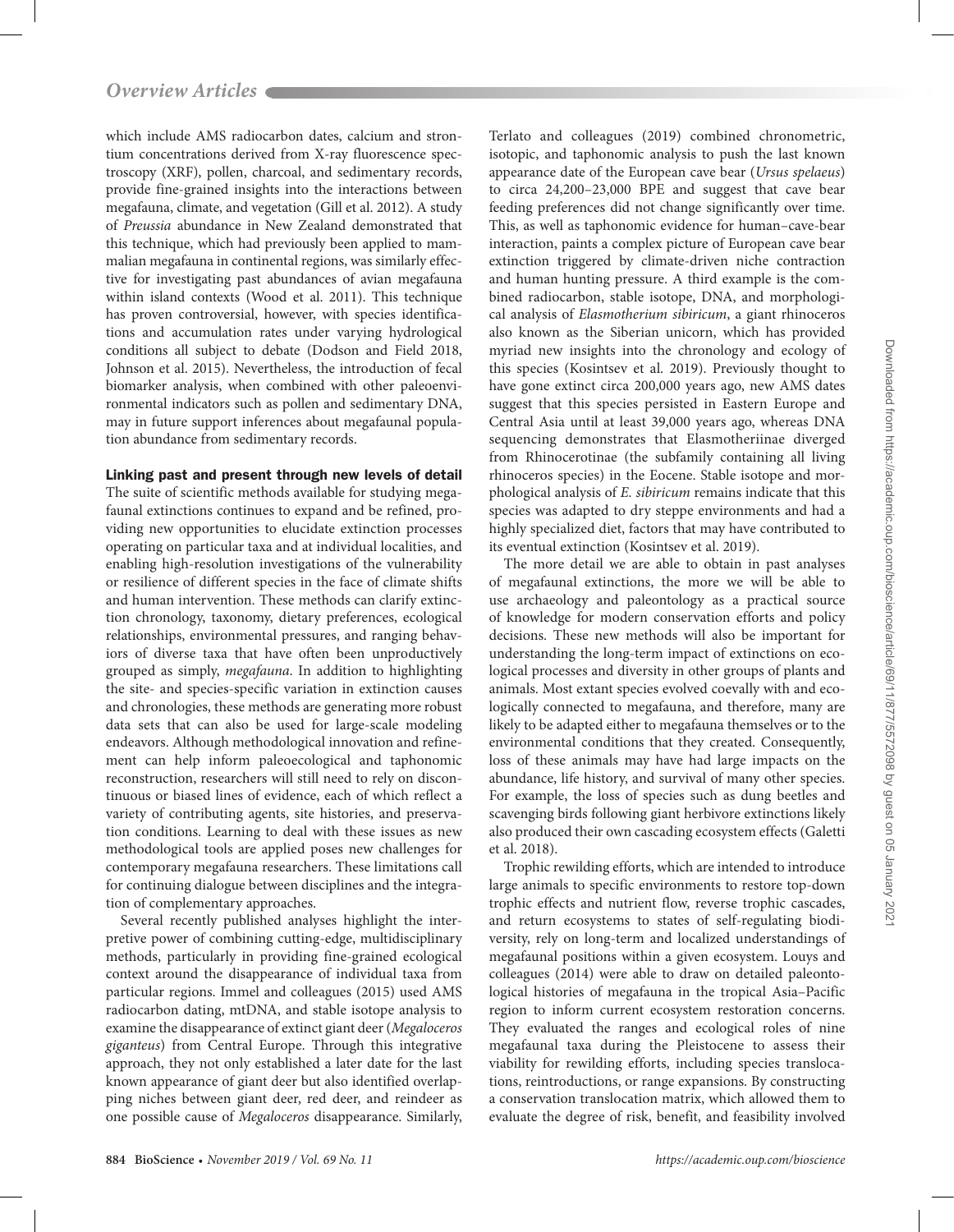in rewilding each taxon, they found that orangutans, tapirs, and Tasmanian devils were the most well-suited to rewilding and ecosystem restoration endeavors in tropical Asia– Pacific. Although such studies demonstrate the potential for paleontological insights to contribute to modern conservation, they also highlight the need for increased applications of advanced laboratory methods to local-scale megafauna studies in order to set realistic goals for environmental restoration.

Beyond rewilding, detailed understanding of the main threats facing different megafaunal taxa in different contexts also allow the identification of the greatest risks facing particular animals today. For example, Roberts and colleagues (2014) when analyzing a long record of megafaunal stability in India over the past 200,000 years, argued that the biogeographic mosaic of India enabled species to move to similar ecosystems in different parts of the Indian subcontinent, even as climate and human pressures may have imposed themselves in a local context. This connectivity facilitated long-term overall survival of taxa in India despite local extirpation, but is threatened by growing infrastructure projects, agricultural expansion, and urban development. This long-term view complemented existing research that highlighted the maintenance of corridors between preferred environments, rather than the simple maintenance of an environment itself, for the persistence of various megafaunal taxa in the region (Roberts et al. 2014). The application of diverse methodologies to such records will only further the resolution of attempts to connect insights from the past to concerns in the present, enabling archaeology and paleontology to make a meaningful contribution to species and habitat protection or, where desired, reestablishment.

### Acknowledgments

This article arose from the "Megafauna and Methods: New Approaches to the Study of Megafaunal Extinctions" workshop hosted and funded by the Department of Archaeology at the Max Planck Institute for the Science of Human History and the European Research Council (grant no. 295719 to MP). We are grateful to Michelle O'Reilly for the figure artwork.

### References cited

- Beacham EB, Durand SR. 2007. Eggshell and the archaeological record: New insights into turkey husbandry in the American Southwest. Journal of Archaeological Science 34: 1610–1621.
- Blumenschine RJ, Marean CW, Capaldo SD. 1996. Blind tests of interanalyst correspondence and accuracy in the identification of cut marks, percussion marks, and carnivore tooth marks on bone surfaces. Journal of Archaeological Science 23: 493–507.
- Bocherens, H, Drucker, DG, Madelaine, S. 2014. Evidence for a 15N positive excursion in terrestrial foodwebs at the Middle to Upper Palaeolithic transition in south-western France: Implications for early modern human paleodiet and palaeoenvironment. Journal of Human Evolution 69: 31–43.
- Brown S et al. 2016. Identification of a new hominin bone from Denisova Cave, Siberia using collagen fingerprinting and mitochondrial DNA analysis. Scientific Reports 6: 23559.
- Buckley M, Collins M, Thomas-Oates J, Wilson JC. 2009. Species identification by analysis of bone collagen using matrix-assisted laser desorption/ ionisation time-of-flight mass spectrometry. Rapid Communications in Mass Spectrometry 23: 3843–3854.
- Bunce M, Worthy TH, Ford T, Hoppitt W, Willerslev E, Drummond A, Cooper A. 2003. Extreme reversed sexual size dimorphism in the extinct New Zealand moa Dinornis. Nature 425: 172–175.
- Buss, A, Keiss, O. 2009. Method for identification of avian species by eggshell microstructure: Preliminary study. Acta Universitatis Latviensis 753: 89–98.
- Cappellini E et al. 2018. Early Pleistocene enamel proteome sequences from Dmanisi resolve Stephanorhinus phylogeny. BioRxiv 407692.
- Chien Y-C, Hincke MT, McKee MD. 2009. Ultrastructure of avian eggshell during resorption following egg fertilization. Journal of Structural Biology 168: 527–538.
- Cooper A, Turney C, Hughen KA, Brook BW, Gregory McDonald H, Bradshaw CJA. 2015. Abrupt warming events drove Late Pleistocene Holarctic megafaunal turnover. Science 349: 602–606.
- DeSantis LGR, Field JH, Wroe S, Dodson JR. 2017. Dietary responses of Sahul (Pleistocene Australia-New Guinea) megafauna to climate and environmental change. Paleobiology 43: 181–195.
- Deviese T, Comeskey D, McCullagh J. 2018. New protocol for compound‐specific radiocarbon analysis of archaeological bones. Rapid Communications in Mass Spectrometry 32: 373–379.
- Dodson J, Field JH. 2018. What does the occurrence of Sporormiella (Preussia) spores mean in Australian fossil sequences? Journal of Quaternary Science 33: 380–392.
- Douglas K. 2006. Skeletons in the cabinet: Popular palaeontology and the Pleistocene extinction debate in historical perspective. Alcheringa: An Australasian Journal of Palaeontology 30: 115–128.
- Douka K et al. 2019. Age estimates for hominin fossils and the onset of the Upper Palaeolithic at Denisova Cave. Nature 565: 640–644.
- Faith JT. 2014. Late Pleistocene and Holocene mammal extinctions on continental Africa. Earth-Science Reviews 128: 105–121.
- Fellows Yates JA et al. 2017. Central european woolly mammoth population dynamics: Insights from late pleistocene mitochondrial genomes. Scientific Reports 7: 17714.
- Fortes GG et al. 2016. Ancient DNA reveals differences in behaviour and sociality between brown bears and extinct cave bears. Molecular Ecology 25: 4907–4918.
- Fox-Dobbs K, Leonard JA, Koch PL. 2008. Pleistocene megafauna from eastern Beringia: Paleoecological and paleoenvironmental interpretations of stable carbon and nitrogen isotope and radiocarbon records. Palaeogeography, Palaeoclimatology, Palaeoecology 261: 30–46.
- Fry E, Kim SK, Chigurapti S, Mika KM, Ratan A, Dammermann A, Mitchell BJ, Miller W, Lynch VJ. 2018. Functional architecture of deleterious genetic variants in the Wrangel Island mammoth genome BioRxiv: 137455.
- Galetti M et al. 2018. Ecological and evolutionary legacy of megafauna extinctions. Biological Reviews of the Cambridge Philosophical Society 93: 845–862.
- Gilbert MTP et al. 2008. Intraspecific phylogenetic analysis of Siberian woolly mammoths using complete mitochondrial genomes. Proceedings of the National Academy of Sciences 105: 8327–8332.
- Gillespie R, Wood R, Fallon S. 2015. New 14C dates for Spring Creek and Mowbray Swamp megafauna: XAD-2 processing. Archaeology in Oceania 50: 43–48.
- Gill JL, Williams JW, Jackson ST, Donnelly JP, Schellinger GC. 2012. Climatic and megaherbivory controls on late-glacial vegetation dynamics: A new, high-resolution, multi-proxy record from Silver Lake, Ohio. Quaternary Science Reviews 34: 66–80.
- Graham RW et al. 2016. Timing and causes of mid-Holocene mammoth extinction on St. Paul Island, Alaska. Proceedings of the National Academy of Sciences 113: 9310–9314.
- Guthrie RD. 2006. New carbon dates link climatic change with human colonization and Pleistocene extinctions. Nature 441: 207–209.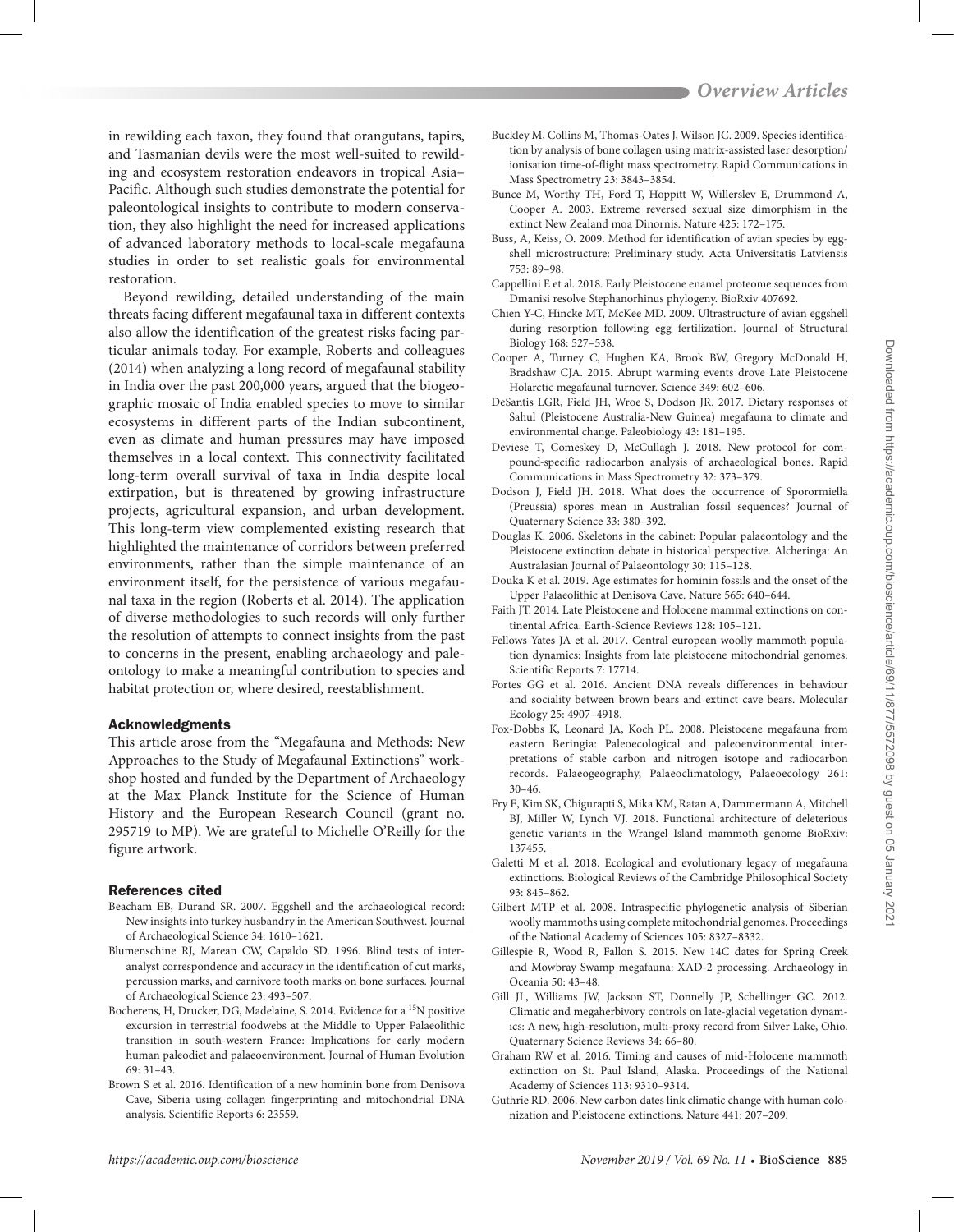- Haile J et al. 2009. Ancient DNA reveals late survival of mammoth and horse in interior Alaska. Proceedings of the National Academy of Sciences 106: 22352–22357.
- Higham TFG, Jacobi RM, Ramsey CB. 2006. AMS radiocarbon dating of ancient bone using ultrafiltration. Radiocarbon 48: 179–195.
- Hobson KA. 1999. Tracing origins and migration of wildlife using stable isotopes: A review. Oecologia 120: 314–326.
- Hoppe KA. 2004. Late Pleistocene mammoth herd structure, migration patterns, and Clovis hunting strategies inferred from isotopic analyses of multiple death assemblages. Paleobiology 30: 129–145.
- Immel A, Drucker DG, Bonazzi M, Jahnke TK, Münzel SC, Schuenemann VJ, Herbig A, Kind C-J, Krause J. 2015. Mitochondrial Genomes of Giant Deers Suggest their Late Survival in Central Europe. Scientific Reports 5: 10853.
- Irving-Pease EK, Ryan H, Jamieson A, Dimopoulos EA, Larson G, Frantz LAF. 2019. Paleogenomics of Animal Domestication. Pages 225–272 in Lindqvist C and Rajora OP, eds. Paleogenomics: Genome-Scale Analysis of Ancient DNA. Springer.
- Jaouen K, Richards MP, Le Cabec A, Welker F, Rendu W, Hublin J-J, Soressi M, Talamo S. 2019. Exceptionally high δ15N values in collagen single amino acids confirm Neandertals as high-trophic level carnivores. Proceedings of the National Academy of Sciences 116: 4928–4933.
- Johnson CN, Rule S, Haberle SG, Turney CSM, Kershaw AP, Brook BW. 2015. Using dung fungi to interpret decline and extinction of megaherbivores: Problems and solutions. Quaternary Science Reviews 110: 107–113.
- Karr LP. 2015. Human use and reuse of megafaunal bones in North America: Bone fracture, taphonomy, and archaeological interpretation. Quaternary International 361: 332–341.
- Kosintsev P et al. 2019. Evolution and extinction of the giant rhinoceros Elasmotherium sibiricum sheds light on Late Quaternary megafaunal extinctions. Nature Ecology and Evolution 3: 31–38.
- Kruys A, Wedin M. 2009. Phylogenetic relationships and an assessment of traditionally used taxonomic characters in the Sporormiaceae (Pleosporales, Dothideomycetes, Ascomycota), utilising multi-gene phylogenies. Systematics and Biodiversity 7: 465–478.
- Larmon JT, McDonald HG, Ambrose S, DeSantis LRG, Lucero LJ 2019. A year in the life of a giant ground sloth during the Last Glacial Maximum in Belize. Science Advances 5: eaau1200.
- Lorenzen ED et al. 2011. Species-specific responses of Late Quaternary megafauna to climate and humans. Nature 479: 359–365.
- Louys J, Corlett RT, Price GJ, Hawkins S, Piper PJ. 2014. Rewilding the tropics, and other conservation translocations strategies in the tropical Asia-Pacific region. Ecology and Evolution 4: 4380–4398.
- Louys J, Curnoe D, Tong H. 2007. Characteristics of Pleistocene megafauna extinctions in Southeast Asia. Palaeogeography, Palaeoclimatology, Palaeoecology 1: 152–173.
- Martin PS, Klein RG, eds. 1989. Quaternary Extinctions: A Prehistoric Revolution. University of Arizona Press.
- Miller GH, Fogel ML, Magee JW, Gagan MK. 2016. Disentangling the impacts of climate and human colonization on the flora and fauna of the Australian arid zone over the past 100 ka using stable isotopes in avian eggshell. Quaternary Science Reviews 151: 27–57.
- Murray DC, Haile J, Dortch J, White NE, Haouchar D, Bellgard MI, Allcock RJ, Prideaux GJ, Bunce M. 2013. Scrapheap challenge: A novel bulkbone metabarcoding method to investigate ancient DNA in faunal assemblages. Scientific Reports 3: 3371.
- Orlova LA, Kuzmin YV, Dementiev VN. 2004. A Review of the Evidence for Extinction Chronologies for Five Species of Upper Pleistocene Megafauna in Siberia. Radiocarbon 46: 301–314.
- Palkopoulou E et al. 2015. Complete genomes reveal signatures of demographic and genetic declines in the woolly mammoth. Current Biology 25: 1395–1400.
- Pellegrini M, Donahue RE, Chenery C, Evans J, Lee-Thorp J, Montgomery J, Mussi M. 2008. Faunal migration in late-glacial central Italy: Implications for human resource exploitation. Rapid Communications in Mass Spectrometry 22: 1714–1726.
- Price GJ, Ferguson KJ, Webb GE, Feng Y-X, Higgins P, Nguyen AD, Zhao J-X, Johannes-Boyau R, Louys J. 2017. Seasonal migration of marsupial megafauna in Pleistocene Sahul (Australia-New Guinea). Proceedings of the Royal Society B 284: 20170785.
- Price GJ, Louys J, Faith JT, Lorenzen E, Westaway MC. 2018. Big data little help in megafauna mysteries. Nature 558: 23–25.
- Rawlence NJ, Wood JR, Bocherens H, Rogers KM. 2016. Dietary interpretations for extinct megafauna using coprolites, intestinal contents and stable isotopes: Complimentary or contradictory? Quaternary Science Reviews 142: 173–178.
- Richards M, Harvati K, Grimes V, Smith C, Smith T, Hublin J-J, Karkanas P, Panagopoulou E. 2008. Strontium isotope evidence of Neanderthal mobility at the site of Lakonis, Greece using laser-ablation PIMMS. Journal of Archaeological Science 35: 1251–1256.
- Richards MP, Trinkaus E. 2009. Out of Africa: Modern human origins special feature: Isotopic evidence for the diets of European Neanderthals and early modern humans. Proceedings of the National Academy of Sciences 106: 16034–16039.
- Roberts P et al. 2014. Continuity of mammalian fauna over the last 200,000 y in the Indian subcontinent. Proceedings of the National Academy of Sciences 111: 5848–5853.
- Saltré F et al. 2016. Climate change not to blame for Late Quaternary megafauna extinctions in Australia. Nature Communications 7: 10511.
- Seersholm FV et al. 2018. Subsistence practices, past biodiversity, and anthropogenic impacts revealed by New Zealand-wide ancient DNA survey. Proceedings of the National Academy of Sciences 115: 7771–7776.
- Shapiro B et al. 2004. Rise and fall of the Beringian steppe bison. Science 306: 1561–1565.
- Slon V et al. 2017. Neandertal and Denisovan DNA from Pleistocene sediments. Science 356: 605–608.
- Slon V et al. 2018. The genome of the offspring of a Neanderthal mother and a Denisovan father. Nature 561: 113.
- Stuart AJ, Lister AM. 2014. New radiocarbon evidence on the extirpation of the spotted hyaena (*Crocuta crocuta* (Erxl.)) in northern Eurasia. Quaternary Science Reviews 96: 108–116.
- Terlato G, Bocherens H, Romandini M, Nannini N, Hobson KA, Peresani M. 2019. Chronological and Isotopic data support a revision for the timing of cave bear extinction in Mediterranean Europe. Historical Biology 31: 474–484.
- Villavicencio NA, Lindsey EL, Martin FM, Borrero LA, Moreno PI, Marshall CR, Barnosky AD 2016. Combination of humans, climate, and vegetation change triggered Late Quaternary megafauna extinction in the Ultima Esperanza region, southern Patagonia, Chile. Ecography 39: 125–140.
- Welker F, Soressi M, Rendu W, Hublin J-J, Collins M. 2015a. Using ZooMS to identify fragmentary bone from the Late Middle/Early Upper Palaeolithic sequence of Les Cottés, France. Journal of Archaeological Science 54: 279–286.
- Welker F et al. 2015b. Ancient proteins resolve the evolutionary history of Darwin's South American ungulates. Nature 522: 81–84.
- Welker F et al. 2016. Palaeoproteomic evidence identifies archaic hominins associated with the Châtelperronian at the Grotte du Renne. Proceedings of the National Academy of Sciences 113: 11162–11167.
- Willerslev E et al. 2014. Fifty thousand years of Arctic vegetation and megafaunal diet. Nature 506: 47–51.
- Wood JR, Wilmshurst JM, Worthy TH, Cooper A. 2011. Sporormiella as a proxy for non-mammalian herbivores in island ecosystems. Quaternary Science Reviews 30: 915–920.
- Wroe S, Field JH, Archer M, Grayson DK, Price GJ, Louys J, Faith JT, Webb GE, Davidson I, Mooney SD. 2013. Reply to Brook et al.: No empirical evidence for human overkill of megafauna in Sahul. Proceedings of the National Academy of Sciences 110: E3369.
- Zazula GD, MacPhee RDE, Southon J, Nalawade-Chavan S, Reyes AV, Hewitson S, Hall E. 2017. A case of early Wisconsinan "over-chill": New radiocarbon evidence for early extirpation of western camel (Camelops hesternus) in eastern Beringia. Quaternary Science Reviews 171: 48–57.